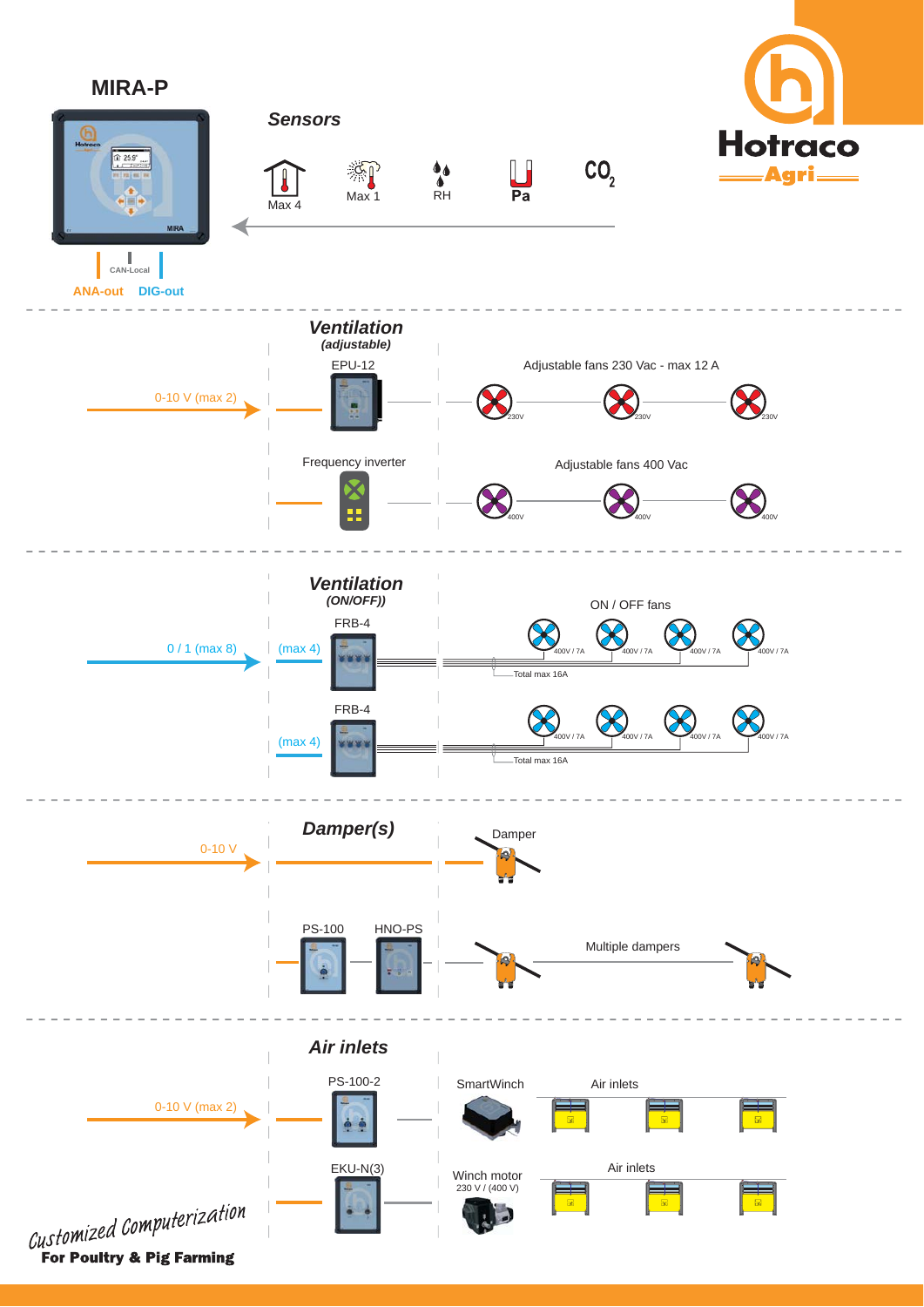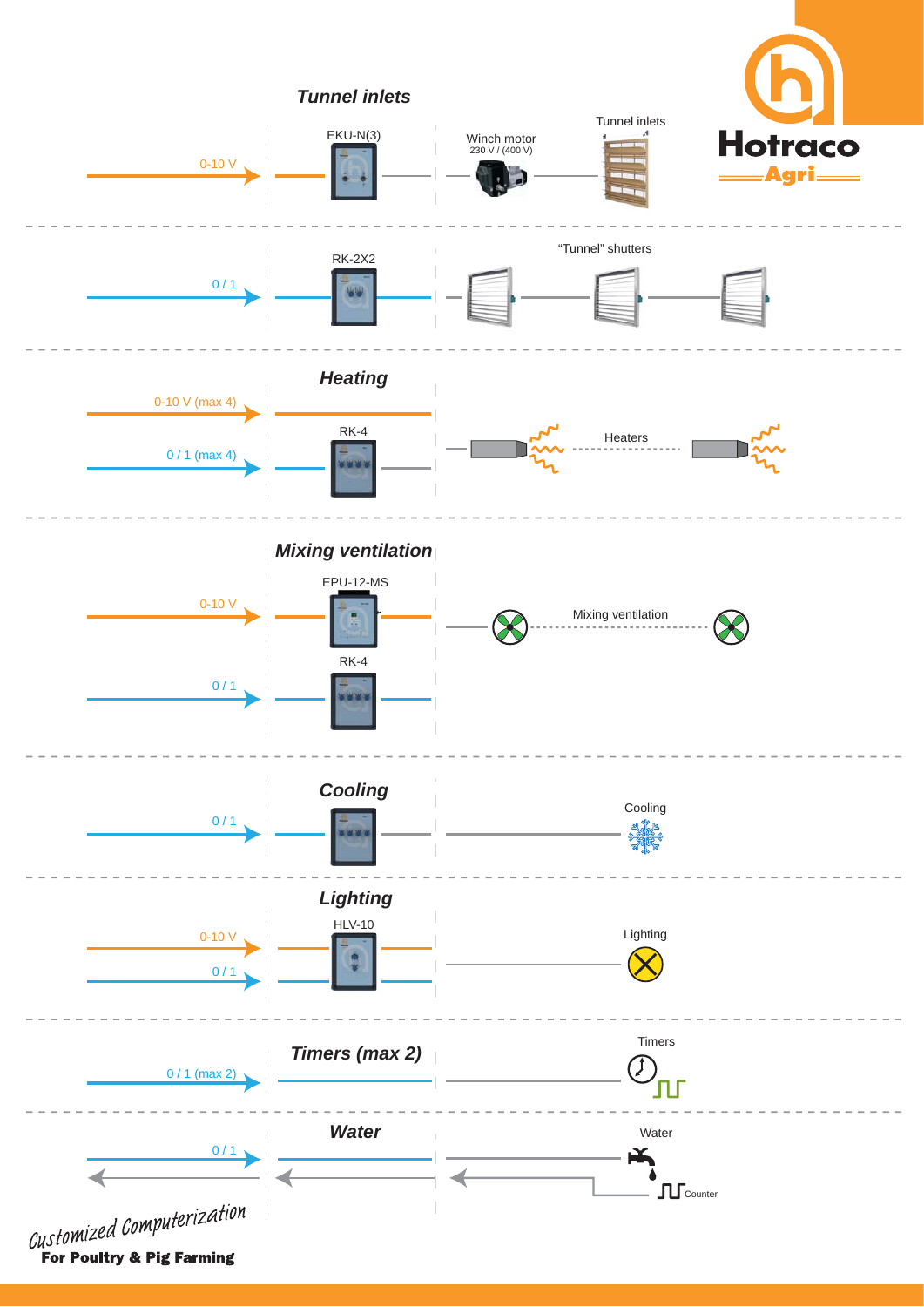

Customized Computerization For Poultry & Pig Farming